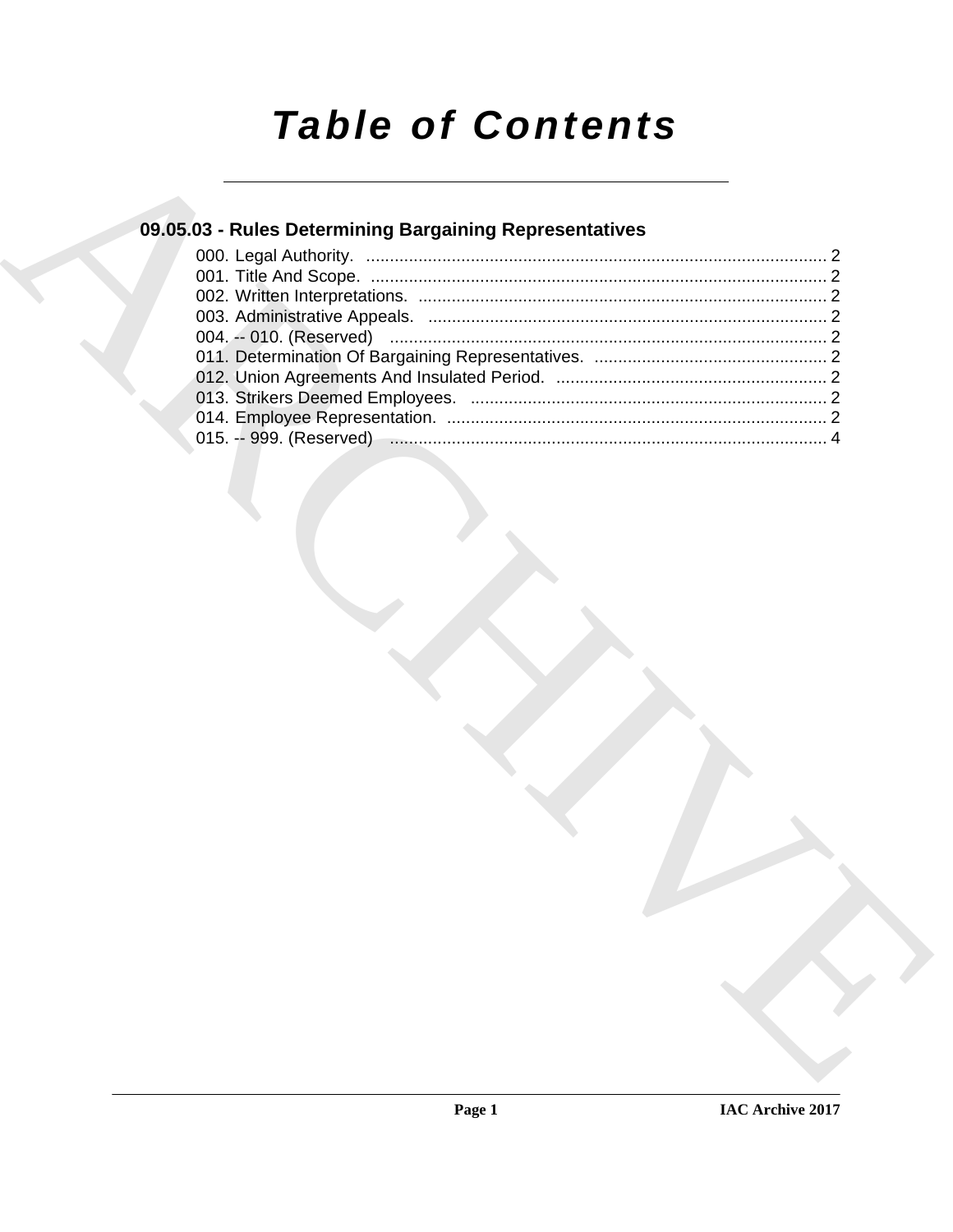#### **IDAPA 09 TITLE 05 CHAPTER 03**

#### **09.05.03 - RULES DETERMINING BARGAINING REPRESENTATIVES**

#### <span id="page-1-1"></span><span id="page-1-0"></span>**000. LEGAL AUTHORITY.**

This chapter is adopted under the legal authority of Section 72-1382, Idaho Code, and Title 67, Chapter 52, Idaho Code. (2-26-93)

#### <span id="page-1-2"></span>**001. TITLE AND SCOPE.**

**01. Title**. These rules shall be cited as IDAPA 09.05.03, "Rules Determining Bargaining Representatives," Department of Labor. (2-26-93)

**02. Scope**. The rules contained in this chapter govern all proceedings before the department brought pursuant to Section 72-1382, Idaho Code, or concerning mediation proceedings brought pursuant to Section 72-1381, Idaho Code. (2-26-93)

#### <span id="page-1-3"></span>**002. WRITTEN INTERPRETATIONS.**

This agency has no written statements which pertain to the interpretation of the rules of this chapter. (2-26-93)

#### <span id="page-1-4"></span>**003. ADMINISTRATIVE APPEALS.**

There is no administrative appeal from any proceedings brought pursuant to this chapter. (2-26-93)

#### <span id="page-1-5"></span>**004. -- 010. (RESERVED)**

#### <span id="page-1-10"></span><span id="page-1-6"></span>**011. DETERMINATION OF BARGAINING REPRESENTATIVES.**

Sections 09.05.03.011, 09.05.03.012, 09.05.03.013, and 09.05.03.014 relate only to the powers concerning determination of representation under Section 72-1382, Idaho Code, and for the conciliation and mediation purposes under Section 72-1381, Idaho Code. (1-21-74)

#### <span id="page-1-13"></span><span id="page-1-7"></span>**012. UNION AGREEMENTS AND INSULATED PERIOD.**

**CHAPTER 03**<br> **CHAPTER 103**<br> **CHAPTER CONTROLLADORED CONTROLLADORED CONTROLLADORED CONTROLLADORED CONTROLLADORED CONTROLLADORED CONTROLLADORED CONTROLLADORED CONTROLLADORED CONTROLLADORED CONTROLLADORED CONTROLLADORED CON** Once the contract becomes effective as a bar to an election, no petition will be accepted until the end of the period during which the contract is effective as a bar. A contract for a fixed period of more than three (3) years will bar an election sought by a contracting party during the life of the contract, but will act as a bar to an election sought by an outside party for only three (3) years following its effective date. A contract of no fixed period will not act as a bar at all. Petitions filed not more than ninety (90) days but over sixty (60) days before the end of the contract bar period will be accepted and can bring about an election, or if a petition is filed after a contract expires it will be accepted. The last sixty (60) days of the contract bar period is called an insulated period. During that time the parties to the existing contract are free to negotiate a new contract or to agree to extend the old one. If they do so, petitions will not be accepted until ninety (90) days before the end of the new contract bar period. (1-21-74)

#### <span id="page-1-12"></span><span id="page-1-8"></span>**013. STRIKERS DEEMED EMPLOYEES.**

Strikers shall be deemed to be employees even though replaced by other workers for representation purposes only and may be entitled to vote in any election conducted within twelve (12) months after the commencement of the strike.

 $(1-21-74)$ 

#### <span id="page-1-9"></span>**014. EMPLOYEE REPRESENTATION.**

<span id="page-1-11"></span>**01. Petition or Union Representation**. Any employer, union, or employee may petition the Idaho Department of Labor to conduct an investigation and/or hearing in order to determine whether the majority of the employees of any given business wish union representation and what union they wish to be represented by. Such petition must fully set forth and allege the exact question concerning the representation of employees in the collective bargaining unit. The request must state fully the name of the employer, the place of business, the type of business, the name of the labor organization or organizations involved; and if the request is made by the employer it must include a list of employees employed in said unit. (1-21-74)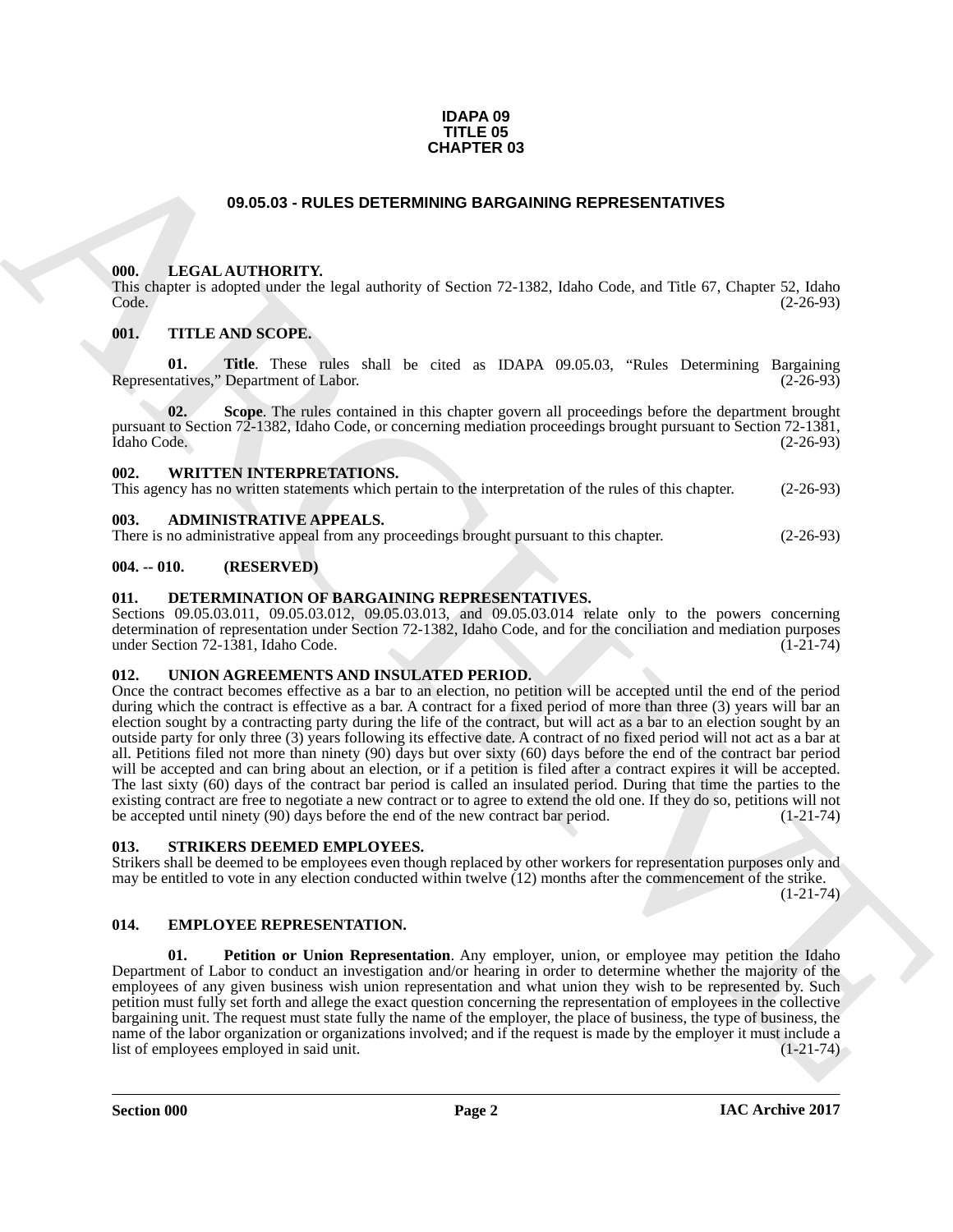<span id="page-2-7"></span>**02. Requests Made by Unions**. If the request is made by a union, such union must submit written statements or authorization cards from at least thirty percent (30%) of those in the unit to establish that there is such a question of representation, except in establishments having less than six (6) employees, in which case twenty-five percent (25%) of the employees involved will be deemed sufficient. A description of the bargaining unit must be given. (1-21-74) given.  $(1-21-74)$ 

<span id="page-2-2"></span>**03. Collective Bargaining Unit**. When a question arises concerning representation of employees in a collective bargaining unit, an investigation will be made by the Department of Labor in order to determine the wishes of the majority of the employees in said unit. (1-21-74)

<span id="page-2-4"></span>**04. Hearings**. In any such investigation, a hearing may be held after giving due notice to all interested parties as provided for in the procedural rules of the Department of Labor. If as a result of such hearing or investigation the parties agree which union, if any, may properly represent them, a certification will then be made and issued by the Director of the Department of Labor designating the union for bargaining purposes. If after such a hearing and/or investigation, there is any doubt as to the wishes of the majority of the employees employed in said unit, a time and place will be scheduled to permit the employees to vote by secret ballot. (1-21-74)

<span id="page-2-9"></span><span id="page-2-6"></span>**05. Preparation of Ballot**. In all cases where a secret ballot is taken, the ballot shall be prepared by the Department of Labor so as to permit a vote for or against representation by anyone named on the ballot. In case of two (2) or more unions, a place shall be provided for a vote against any union. (1-21-74)

**Department of Likence Theorem State by Luisse Specific systems of the main state of the main state of the main state of the main state of the main state and the main state of the main state and the main state of the main 06. Waiver of Investigation and Hearing**. The investigation and hearing may be waived by consent of the parties pursuant to written stipulation by all parties involved, and a cross check may be conducted by representatives of the Department of Labor. Such cross check will be made by comparing the signatures or names appearing on the employer's payroll with signatures which appear on the authorization cards submitted by the union involved. At such cross check, no representatives will be permitted to be present except the representatives of the Idaho Department of Labor and Industrial Services. The department may, at its discretion, also question individual employees. (1-21-74) employees. (1-21-74)

<span id="page-2-3"></span>**07. Elections**. If it becomes necessary to conduct an election, such election will be held only after appropriate notice is posted by the department in a conspicuous place where the employees are employed. Whenever possible, the election will be held on the premises of the employer and at a time calculated to best permit all employees who are eligible to vote, and so far as possible at a time which will minimize the disruption of the employer's business. Such notice must be posted at least twenty-four (24) hours before the election and in those cases where, because of the nature of the shifts, a longer time is necessary, it shall be so given. Every effort will be made to hold the election reasonably soon after the twenty-four (24) hour period except in those exceptional cases. (1-21-74)

<span id="page-2-5"></span>**08. Observers**. The parties involved may each designate and have present at the election one (1), and only one (1), observer. Neither management nor union officials may act as observers. Employees having the right to hire or fire or to effectively recommend hiring or firing will be considered as management personnel of the employer and will not be permitted to vote at such election or to act as observers. No member of an employer's immediate family will be eligible to vote at such representation election or to act as an observer, or any principal stockholder owning ten percent (10%) or more of the company stock. (1-21-74)

<span id="page-2-8"></span>**09. Voting Eligibility**. All employees in said bargaining unit who are on the payroll at the time the petition was received in the Idaho Department of Labor may vote. Regular part-time employees will be permitted to vote. Casual part-time employees or workers who are only employed for a limited period will not be permitted to vote.  $(1-21-74)$ 

<span id="page-2-1"></span>**10. Challenging Eligibility**. Any interested party or the representative of the Idaho Department of Labor may challenge the eligibility of any person to participate in the election for cause under these rules. The ballots of such challenged person shall be impounded. Upon the conclusion of the election and before the ballots are counted, the parties will be permitted to offer evidence in support of their contentions as to eligibility to vote, after which time a ruling will be made sustaining or overruling the objection. If overruled, the ballot will be placed in the ballot box. (1-21-74)

<span id="page-2-0"></span>**11. Ballots**. Ballots prepared by the Idaho Department of Labor will set forth the question involved.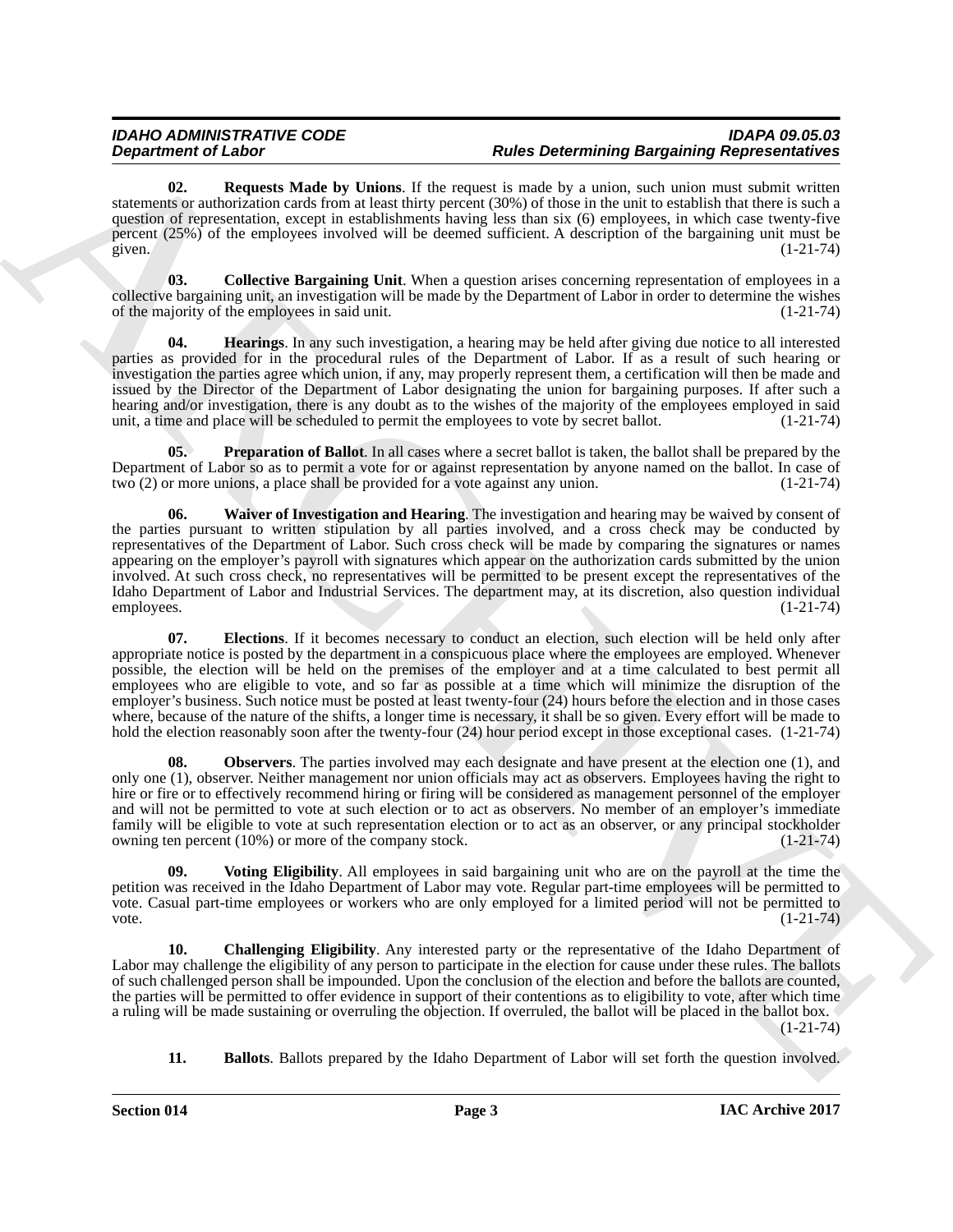#### *IDAHO ADMINISTRATIVE CODE IDAPA 09.05.03 Rules Determining Bargaining Representatives*

<span id="page-3-1"></span>One ballot will be given to each eligible voter. Such ballots are not to be signed by the voters. Voters will be requested to place an "X" in a square which will require only "YES" or "NO" votes. The ballot shall be prepared so as to permit<br>a vote against any representation. (1-21-74) a vote against any representation.

**Experiment of Laboratory and School School and School School School and School School School and School School School School School School School School School School School School School School School School School Scho 12. Deauthorization of Union Representation**. A petition in a union shop for an election to determine whether there should be any union representation or not may be filed with the Idaho Department of Labor and Industrial Services. In such petition, it must be shown that at least thirty percent (30%) or more of the employees in the unit covered by the agreement desire such deauthorization. Only the employees who are in the bargaining unit will be counted for this purpose subject to the provisions of Subsection 014.12. (1-21-74)

<span id="page-3-4"></span>**13. Petition for Election**. The demand or petition set forth in Subsection 014.12 need not be made in any particular form, but shall comply with the procedural rules of the department. No such election as set forth in Subsection 014.12 shall be conducted among employees presently covered by a valid collective bargaining agreement, except when filed in accordance with the reopening or termination clause of such agreement. (1-21-74)

<span id="page-3-2"></span>**14. Existing Collective Bargaining Agreement**. An existing collective bargaining agreement shall be any representation election except as provided for within Section 012. (1-21-74) a bar to any representation election except as provided for within Section  $\overline{01}2$ .

<span id="page-3-3"></span>**15. Frequency of Election**. No election shall be held in any bargaining unit or subdivision thereof hich a valid election was held in the preceding twelve (12) month period. (1-21-74) within which a valid election was held in the preceding twelve  $(12)$  month period.

### <span id="page-3-0"></span>**015. -- 999. (RESERVED)**